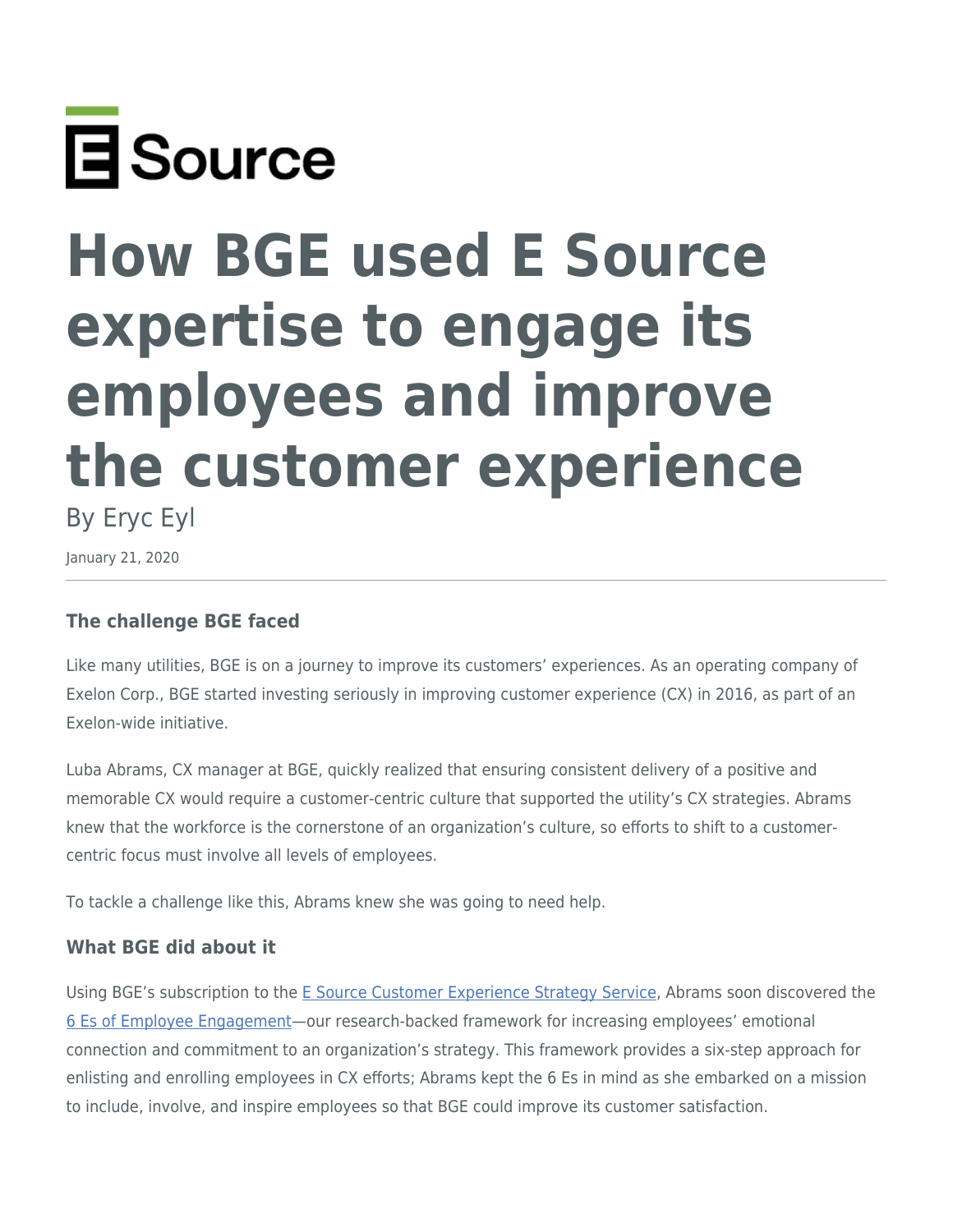The first step in our framework is empathize. During the empathize phase, we ask, "How might we develop a deep understanding of employees' attitudes, beliefs, assumptions, and constraints related to becoming more customer-centric?" To that end, Abrams focused on increasing employee awareness of the company's CX strategy and goals by referencing the E Source [Employee-Listening Session Facilitator's Guide and Agenda,](https://www.esource.com/cxs-tpl-1/employee-listening-session-facilitators-guide-and-agenda) as well as gathering advice from E Source experts, to inform a series of engaging CX discussions.

In 2018, Abrams conducted 26 CX discussions with 715 employees. As of September 2019, she had reached an additional 426 employees through 15 more events. Through these sessions, BGE was able to cultivate an ongoing dialogue with employees about why CX is important and how each employee has a role in improving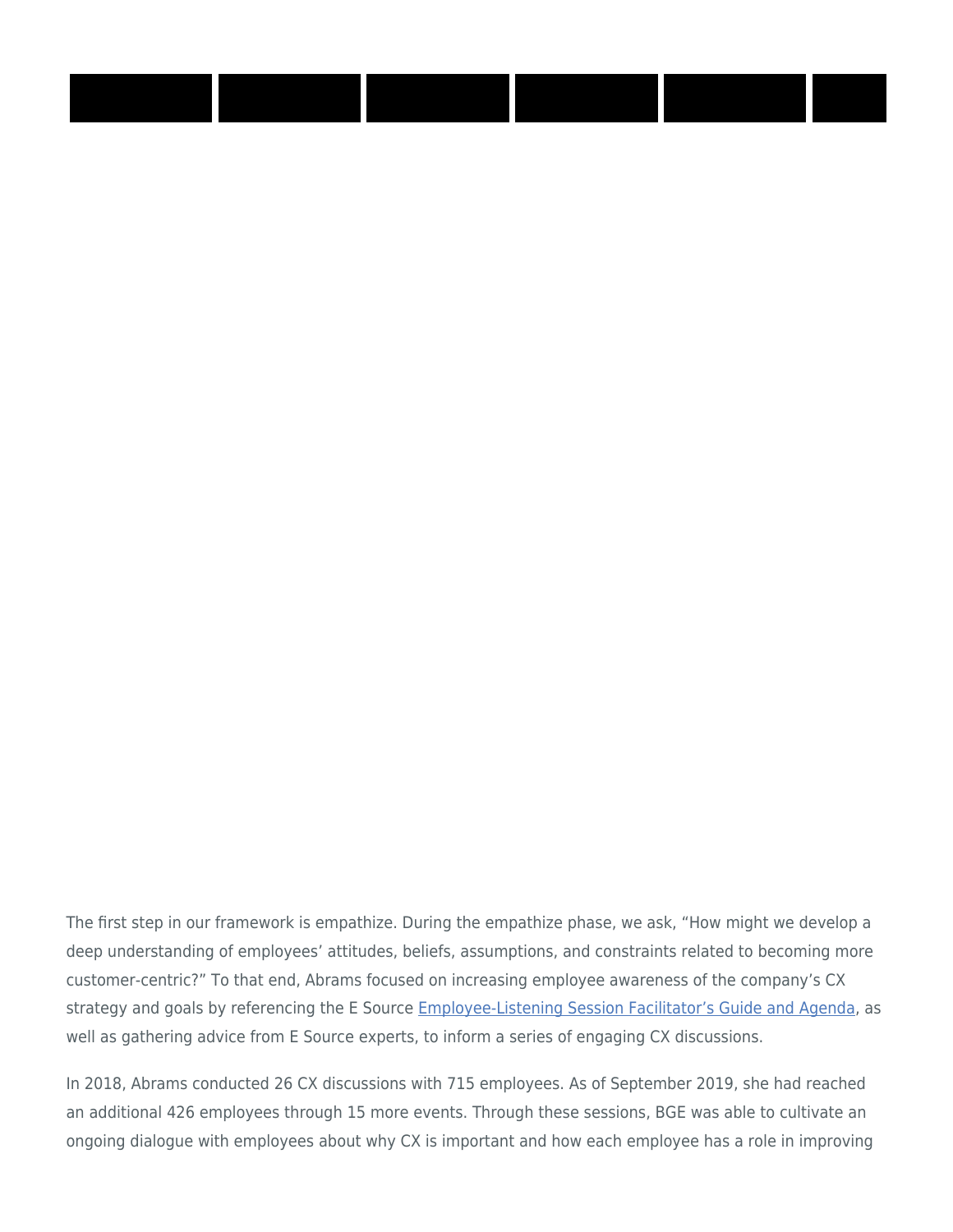it. The empathize step is important in beginning the shift from "doing CX improvements to employees" to "doing CX improvements with employees."



Abrams also built a cross-functional network of CX champions to continue the work of engaging various departments in customer-centric ways of working. She used E Source's guidance to clarify these important roles and to keep the champions engaged. These employees are now conducting their own CX discussions, embodying the principles of the second phase in the 6 Es framework—engage. This phase explains how to involve employees directly in improving CX.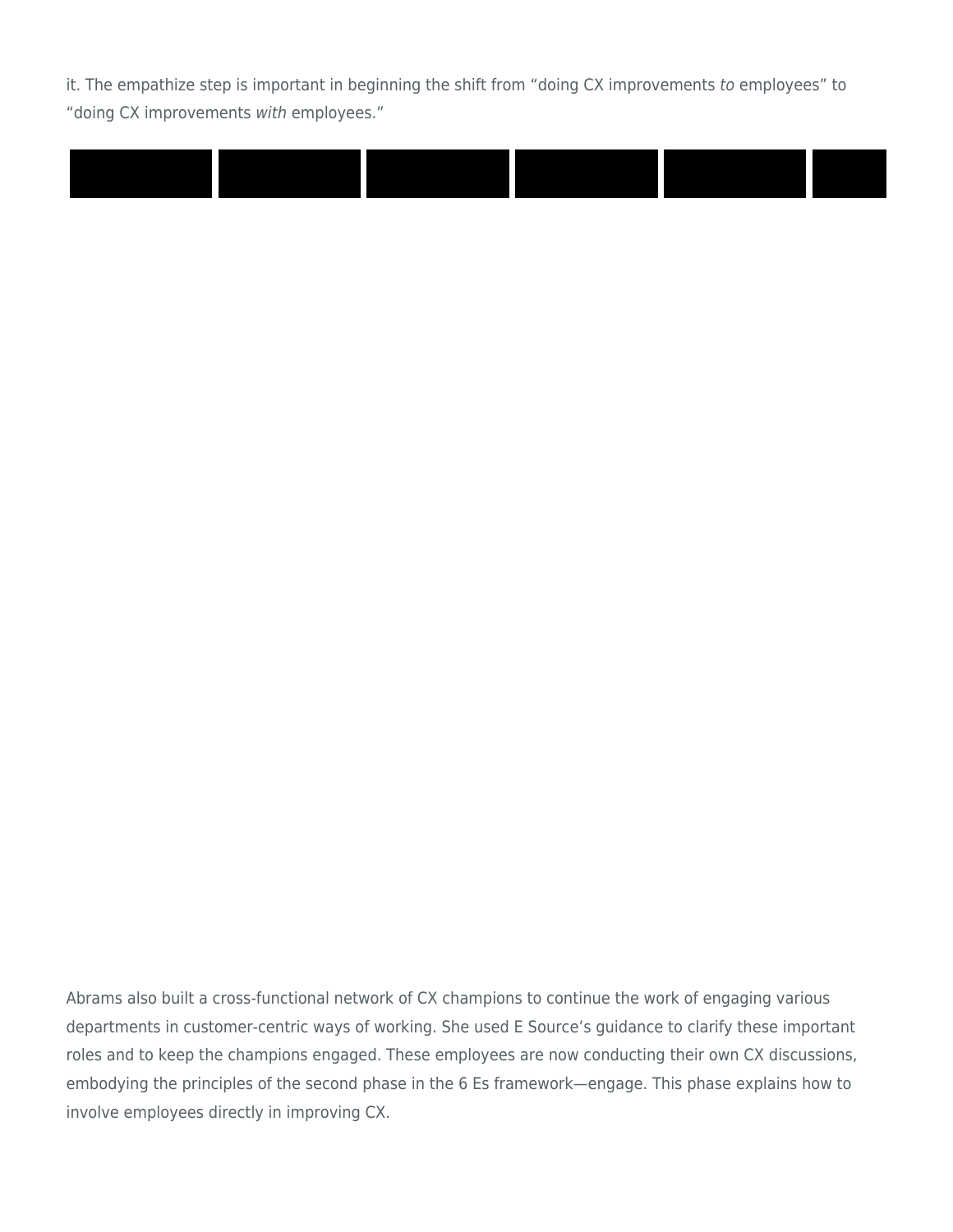The sixth phase—embrace—encourages utilities to recognize and reward the shifts in customer-centric mindsets, attitudes, behaviors, and outcomes that they want to see. Abrams saw an opportunity to revamp and revitalize BGE's customer service rewards and recognition program to increase engagement. She aligned the program with the CX strategy implemented at other Exelon utilities and, with advice from E Source, relaunched the program with BGE's 2018 WOW! Awards event. This company-wide celebration included recognition for great CX, photos with executives, and giveaways to increase awareness and excitement.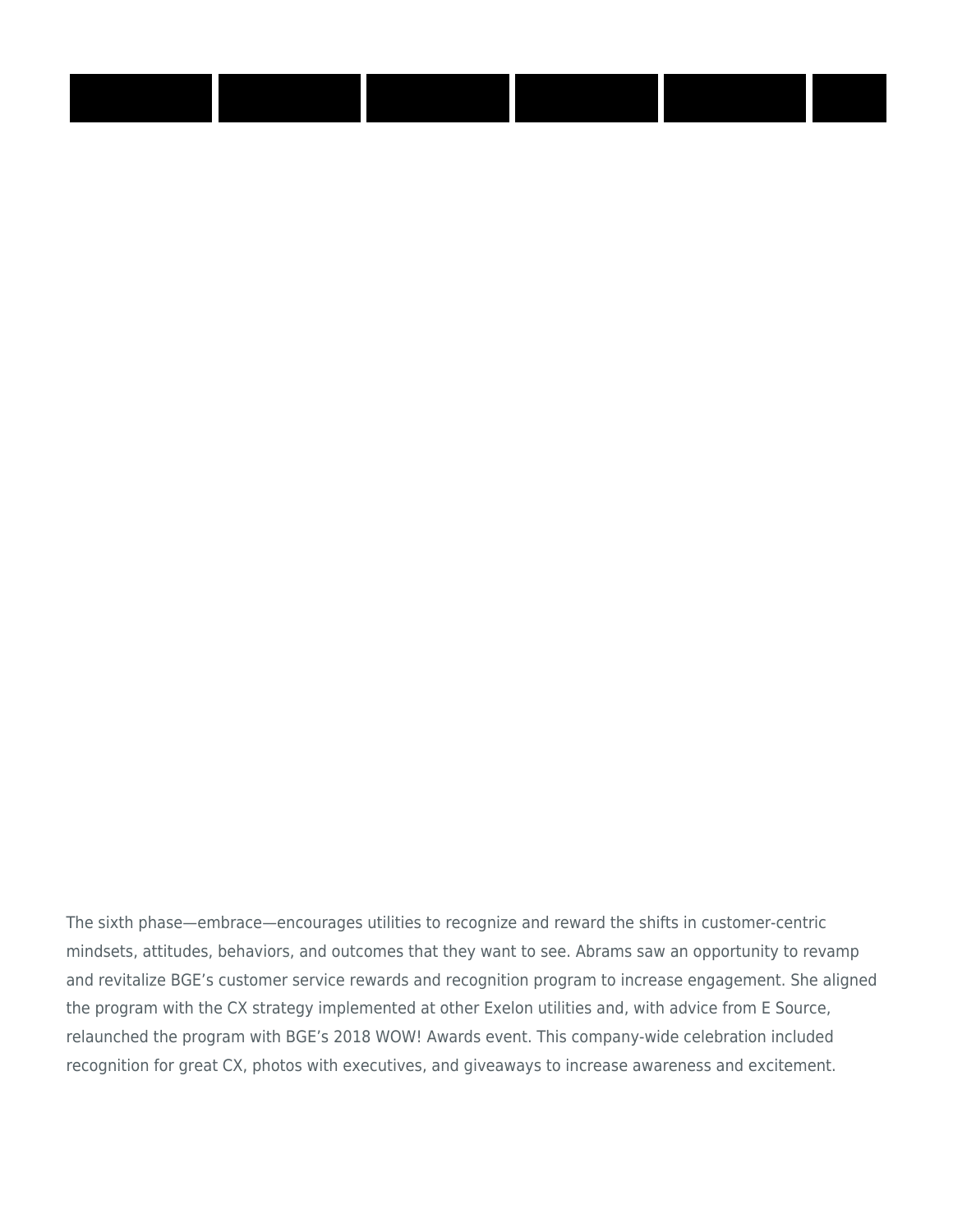### **What BGE achieved**

BGE has been thrilled with the results of its increased focus on engaging employees in CX improvement. First, employees loved the WOW! Awards event, which was rated "very good" or "excellent" by 90% of attendees.

Proving the saying that employee experience drives customer experience, BGE has also seen improvements in its customer satisfaction since embarking on these efforts. From 2017 to 2018, BGE moved from sixth to third place among large eastern utilities in the [J.D. Power Electric Utility Residential Customer Satisfaction Study](https://www.jdpower.com/business/resource/electric-utility-residential-customer-satisfaction-study). In January 2019, the utility ranked first among large eastern utilities for commercial electric and gas and residential gas satisfaction in the J.D. Power awards, and it ranked second among those same utilities in residential electric customer satisfaction. BGE also ranked seventh nationally out of 84 brands in satisfaction for residential gas customers.

#### **How E Source helped**

Throughout BGE's journey to better engage employees in CX improvements, Abrams relied on E Source research, expertise, and support.

**"It's so valuable to have a third party to bounce ideas off of: someone who really understands our business, is an expert in the delivery of a premier customer experience, and who doesn't have preexisting conceptions of what we can and can't do," —Luba Abrams**

"There are so many opportunities," observed Abrams, "but E Source helped me prioritize by working with me to determine which ones are most important from the standpoint of engagement and customer satisfaction, within the constraints of our business and the industry."

Through BGE's membership in the E Source Customer Experience Strategy Service, Abrams was also able to share successes and challenges with other utilities via peer sharing calls, to make connections outside the utility industry through E Source's network, and to vet new concepts and approaches with E Source's CX analysts.

"It's so valuable to have a third party to bounce ideas off of: someone who really understands our business, is an expert in the delivery of a premier customer experience, and who doesn't have preexisting conceptions of what we can and can't do," she said.

#### **Be like BGE**

To put the power of E Source's [customer experience](https://www.esource.com/customer-experience-transformation) research, expertise, and knowledge to work for your utility, [contact us](https://www.esource.com/contact_customer_service?subject=Contact%20us:%20Membership) to learn more about our [CX subscription services](https://www.esource.com/cx-strategy-service-membership) or our [Consulting and Advisory Services](https://www.esource.com/consulting).